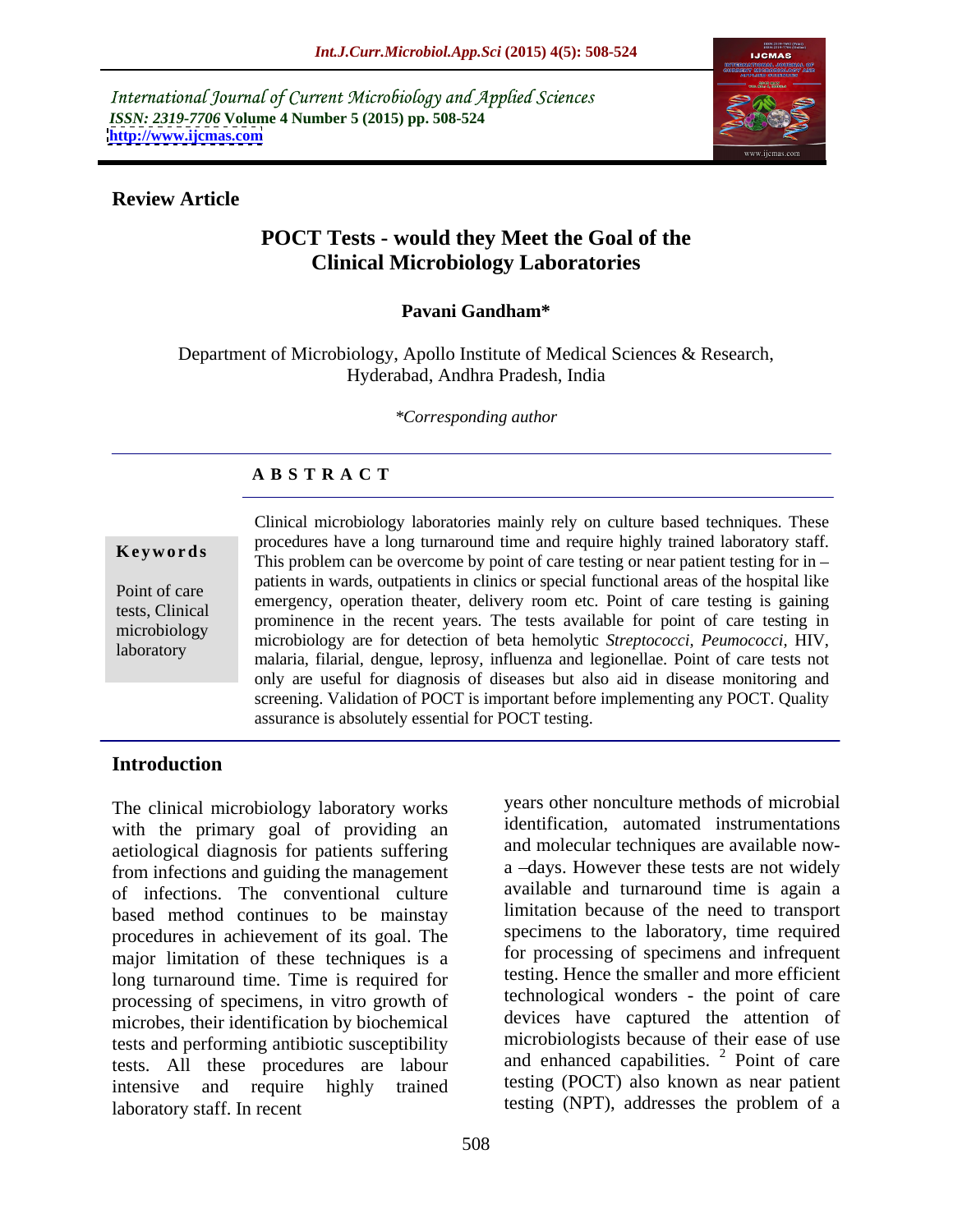long turnaround time in laboratory medicine general wards and clinics for presumptive hence can improve the quality of patient care. POCT is defined as the analytical testing of clinical specimens beyond the confines of the laboratory or simply the provision of laboratory testing at the point operate, with therapeutic relevance in

ancillary testing, decentralized testing, and and control their spread<sup>7</sup> patient-focused testing. Now a day POCT is achieving greater prominence in health care delivery. This is due to changes in the more "patient focused" approach to health care 4.

using ants to determine glycosuria in

*Trichomonas vaginalis* and yeast infection

diagnosis of urinary tract infection.<sup>5</sup>

## **Status of POCT in developing nations**

where patient care is rendered, with early stages in economically backward measurement systems that are easy to countries where many health care centres are patients at risk of death, within departments outsourced for diagnosis to a distant place, for in patients, in outpatient clinics or which in turn leads to delays resulting in special functional areas like emergency, impaired patient care. Advanced laboratory operation theater, delivery room, endoscopy facilities remain elusive for the rapid unit and Interventional radiology by diagnosis of various infectious diseases; that personnel who have in general had no could be helpful in initiating appropriate detailed training as medical technical antimicrobial agents and thereby better assistants and no experience in laboratory patient care<sup>6</sup>. Developing countries that medicine.<sup>3</sup> carry huge of the burden of HIV, Other terms used to describe POCT are agents are not properly equipped to bedside testing, near-patient testing, diagnose, manage and monitor progression The status of POCT testing is still in the not adequately equipped and the samples are Tuberculosis, Malaria and other infectious and control their spread<sup>7</sup>  $\qquad \qquad$   $\qquad 7$ 

## **Point of care testing in microbiology**

delivery of health care, economic Most common POCT tests done in considerations and the movement toward a microbiology are for Group A streptococcal care 4. infections and Respiratory infections. The **History** immunochromatographic test of a specific The first reported use of POCT is found in sample such as urine, swab, whole blood, papyrus documents dating back to 1550 using the ELISA principle.<sup>8</sup> The most B.C., which depict Egyptian physicians common format of a POCT kit in patients suspected of having diabetes capture method using a lateral-flow mellitus. immunochromatographic system. This is The concept of POCT is not a new concept. typically comprises a nitrocellulose strip Since years, microscopy was used in embedded with complementary antibody or gynaecology wards and clinics and STD antigen to the protein of interest, conjugated clinics for the rapid diagnosis of gonorrhoea, to a colloidal metal or coloured dye. Test and bacterial vaginosis, similarly simple reagent to form an immunological complex, rapid dipstick urine analysis is used in the are usually contained within the strip and the pharyngitis, HIV, for Influenza, Tropical basic principle in most systems is the microbial antigen or antibody in the patient microbiology is the antigen or antibody essentially an enzyme immunoassay and and control areas, each containing a suitable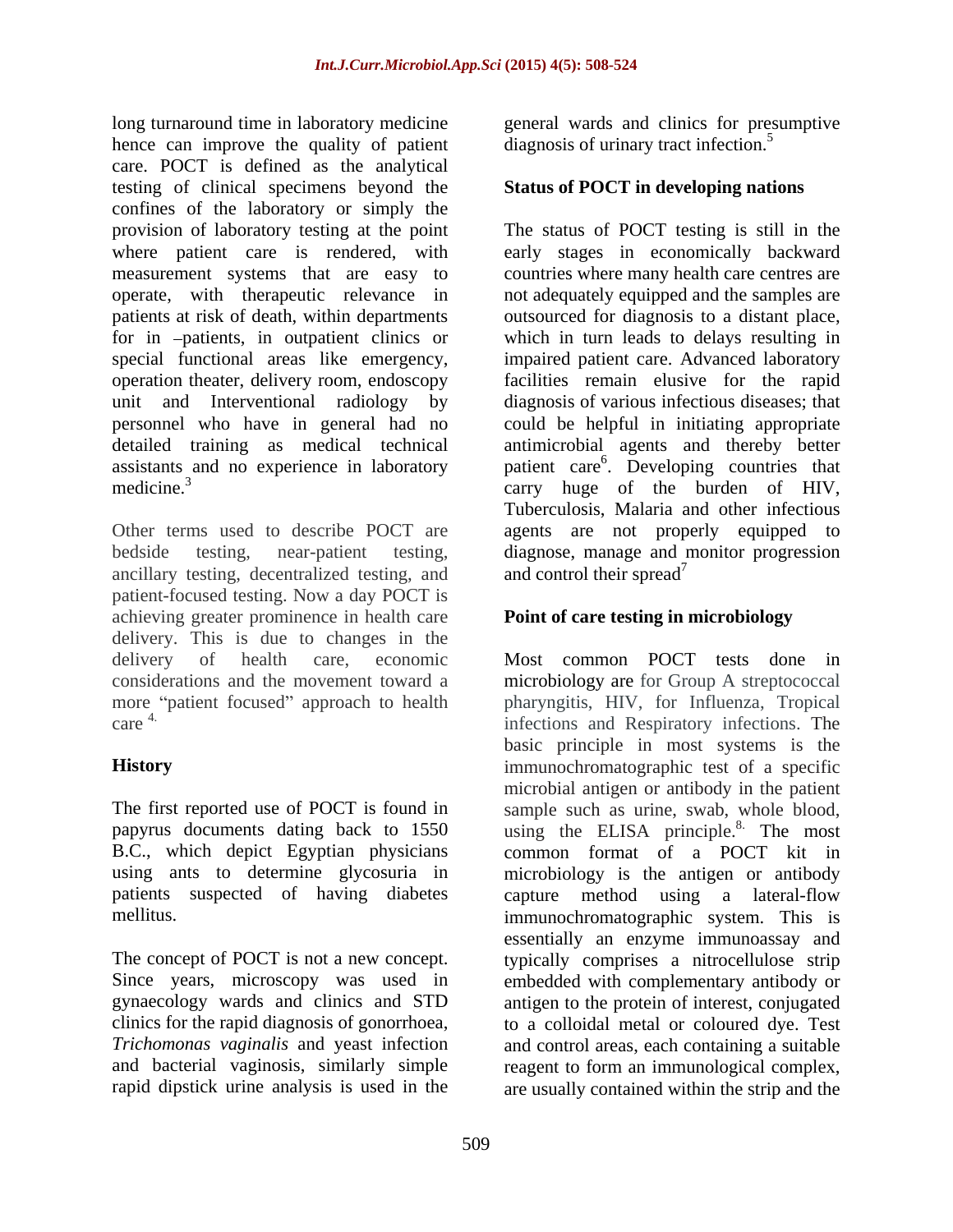test methods based on the detection of per test and the size of the equipment can be available for intrapartal screening. POCT methods have the potential to provide about 91% to 100% and that of culture is

For beta-hemolyzing streptococci, POCT tests are available for directly detecting the antigens of group A streptococci and of group B streptococci<sup>10.</sup> The tests are based GBS rapid test is currently not on the extraction of the C-antigen from the recommended by specialty societies.  $^{12}$ cellwall, followed by detection with an immunological reaction. If GAS is directly **POCT for HIV detection** detected during the examination of a tonsillitis patient, it is then possible to Reversing and arresting the epidemic of HIV decide whether antimicrobial therapy is are a challenge for any country. Early necessary. Studies have shown that this can reduce the unnecessary use of antibiotics in remain a key strategy in the control of HIV. pharyngitis by at least a quarter. Moreover, the sensitivity and specificity of these cost rapid point-of-care tests have modern systems is now almost similar to completely transformed the diagnosis and culture which is the gold standard. Hence management of HIV, especially in resource these systems especially the GAS rapid test limited settings, where health infrastructure was included by many medical societies in is poor and timely access to medical care is their recommendations and guidelines for a challenge. Point-of-care devices have tonsillitis as a routine diagnostic component. On the other hand, dispensing with culture excludes the possibility of testing equally able to perform these tests as formacrolide sensitivity, and macrolide compared to trained laboratory technicians. resistance which is a growing problem. Point-of-care tests allow rapid detection of Group B streptococci (GBS) are important HIV allowing for rapid initiation of therapy, cause of neonatal infections. Although there monitoring of antiretroviral therapy and

expected reaction produces a visual effect has been considerable progress in their like a line or a cross. In some tests, the diagnosis and treatment, GBS infections patient's specimen needs to be pretreated lead to high morbidity and mortality<sup>11</sup>. The with detergent to release microbial antigens most efficient strategy to reduce the from cells, or be diluted before adding it to frequency and severity of neonatal infection the test strip. In all cases, small volumes of is currently thought to be culture detection sample are required and incubation is of group B streptococci from rectovaginal usually at room temperature for a short screening swabs in weeks35 to 37 of period of time like 10 minutes. Point-of-care pregnancy and intrapartal chemoprophylaxis microbial nucleic acids in easily portable screening is not possible because of a devices are also in development. If the price premature birth, there are a variety of EIA reduced to acceptable levels, molecular Moreover, the specificity of these tests is greater sensitivity and specificity than 89%. However, the sensitivity of the test is immunologicalassays.<sup>9</sup>. The same much poorer 11% to 79% when compared to **POCT for detection of** *Streptococci* enough in practice and is probably due to  $^{11}$  The . The ampicillin. If however culture available for intrapartal screening. about 91% to 100% and that of culture is culture which is 91%. This is not good some pregnant women being colonized with a low bacterial inoculum. This is too low to be detected, but can nevertheless lead to infections. For this reason, routine use of the GBS rapid test is currently not

## **POCT for HIV detection**

diagnosis and rapid initiation of treatment Technological advances in the form of low cost rapid point-of-care tests have proven to be easy to transport, operate, and maintain, and also lower-skilled staff is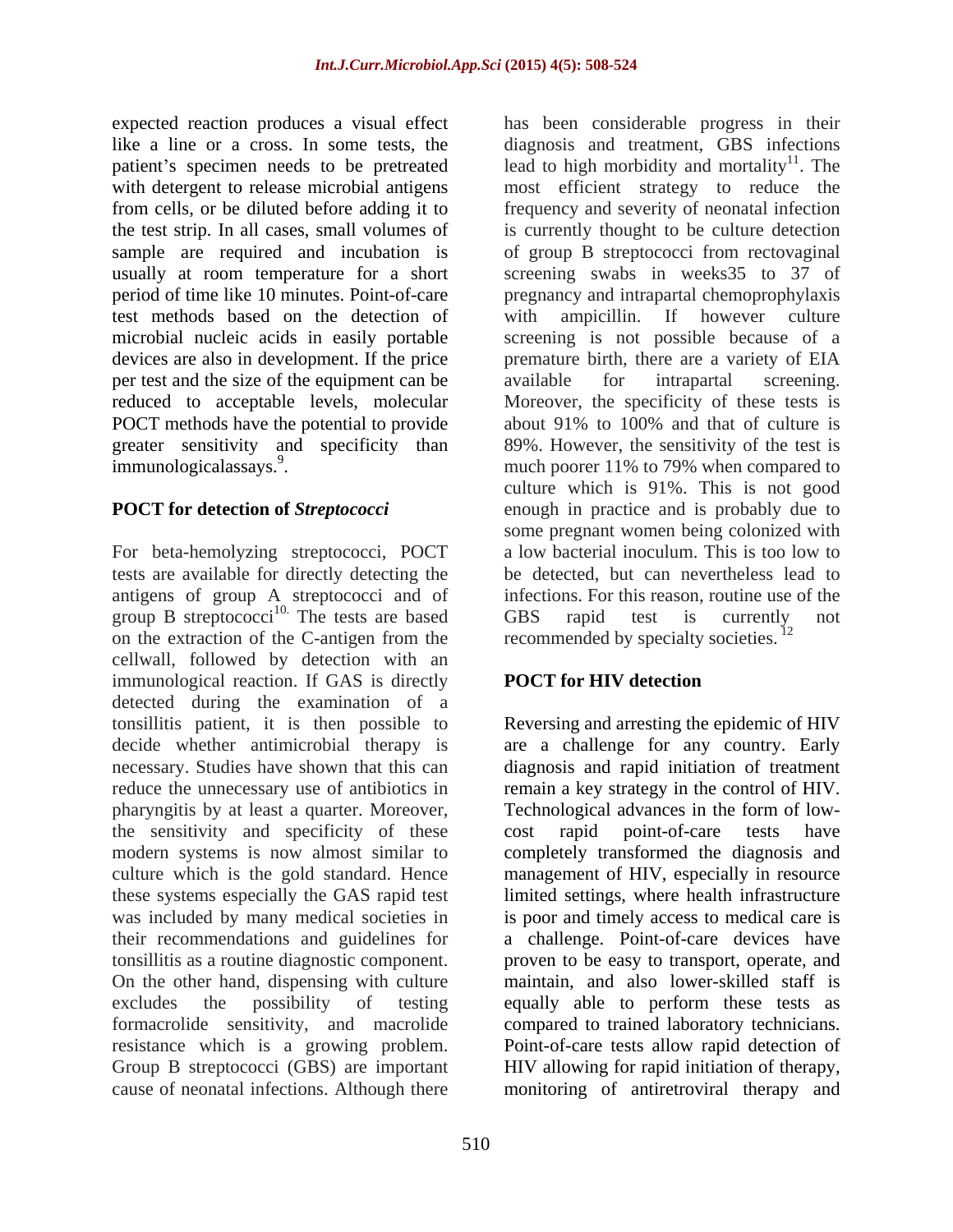drug toxicity, and detection of opportunistic Rapid HIVPOCT test kits deliver results infections and associated illnesses.<sup>13</sup>Bedside rapid tests to detect HIV antibodies are now taken; so, results are available within a an equivalent alternative to the conventional single consultation. Rapid test devices are antibody screening tests, as their sensitivity typically capillary flow tests for use on (98% to 100%) and specificity (86% to whole blood e.g., fingerprick, plasma, urine, 100%) are comparable to the values found or oral fluid  $19,20,21,22$ . They detect HIV with the enzyme immunoassays performed antibodies against HIV 1 and 2 antigens in the laboratory. They are particularly produced by oligopeptide synthesis or useful in areas with little access to recombinant DNA technology. Ouick laboratories, in people who are difficult to turnaround time, ease of sampling, reach, for the critical period in which a performance and reading results, no decision has to be made about prophylaxis requirement of cold chain, and specialized after exposure, and after a birth where the equipment make these tests highly suitable HIV status of the mother is uncertain. Even in resource limited settings. Since, oral though the specificity is 86% to 100%, a fluid/saliva testing is more convenient, rapid test can always in principle give a false noninvasive and safe for laboratory workers, positive result. Therefore it is essential that it can serve as an alternative for screening as positive rapid test results should be well as surveillance purposes  $^{23}$ . Oral fluid confirmed by an alternate rapid test if sampling for HIV could particularly benefit resources are limited or by a conventional the uptake among children and injectable test e.g. Western blot.<sup>14</sup>Point-of-care testing of HIV refers to the practice undertaken by health care professionals of providing the point-of-care. Any HIV POC test pretest counseling, posttest counseling, and approved for use is required to have a preliminary HIV antibody result at the sensitivity and specificity equivalent to HIV time of testing outside a designated screening test kits approved for laboratory laboratory. The standard methods of HIV use.<sup>24</sup> Currently, seven FDA approved HIV testing, enzyme linked immunosorbent assay or western blot with confirmatory testing has also advanced with the development of using p24 antigen detection or viral nucleic over-the-counter self-testing options for HIV acid detection can take several days for availability of results.<sup>15</sup> A significant simultaneous detection of infections proportion of individuals who agree to associated with HIV, such as hepatitis B and undergo HIV serologic testing do not return to the HIV testing site to receive their test home testing could be valuable "in results<sup>16,17,18</sup>. POC testing of HIV attempts to address delay in detection of HIV status HIV risks; in helping couples to learn their by providing preliminary antibody results. partners' HIV status before the initiation of POC tests can be most useful in resource sexual relations; and in addressing the three limited settings or outreach settings where principal barriers to wider HIV-test there is lack of well-trained laboratory acceptance: stigma, convenience, and technicians, poor physical infrastructure, privacy".<sup>25</sup> FDA approved the OraQuick Inextremes of climate, and lack of Home HIV Test, the first over-the-counter uninterrupted power supply, all of which home use rapid HIV test kit to detect the

. POC testing of HIV attempts empowering individuals to manage their impact the use of laboratory technologies. presence of antibodies to HIV-1 and HIVwithin about 20 minutes of a specimen being  $19,20,21,22$ . They detect HIV recombinant DNA technology. Quick turnaround time, ease of sampling, performance and reading results, no . Oral fluid drug users who may have collapsed blood vessels. However, not all RTDs are usable at  $24$  Currently, seven FDA approved HIV RTDs are available in the market. The field and multiplexed platforms that allow for simultaneous detection of infections C and syphilis. Researchers believed that principal barriers to wider HIV-test acceptance: stigma, convenience, and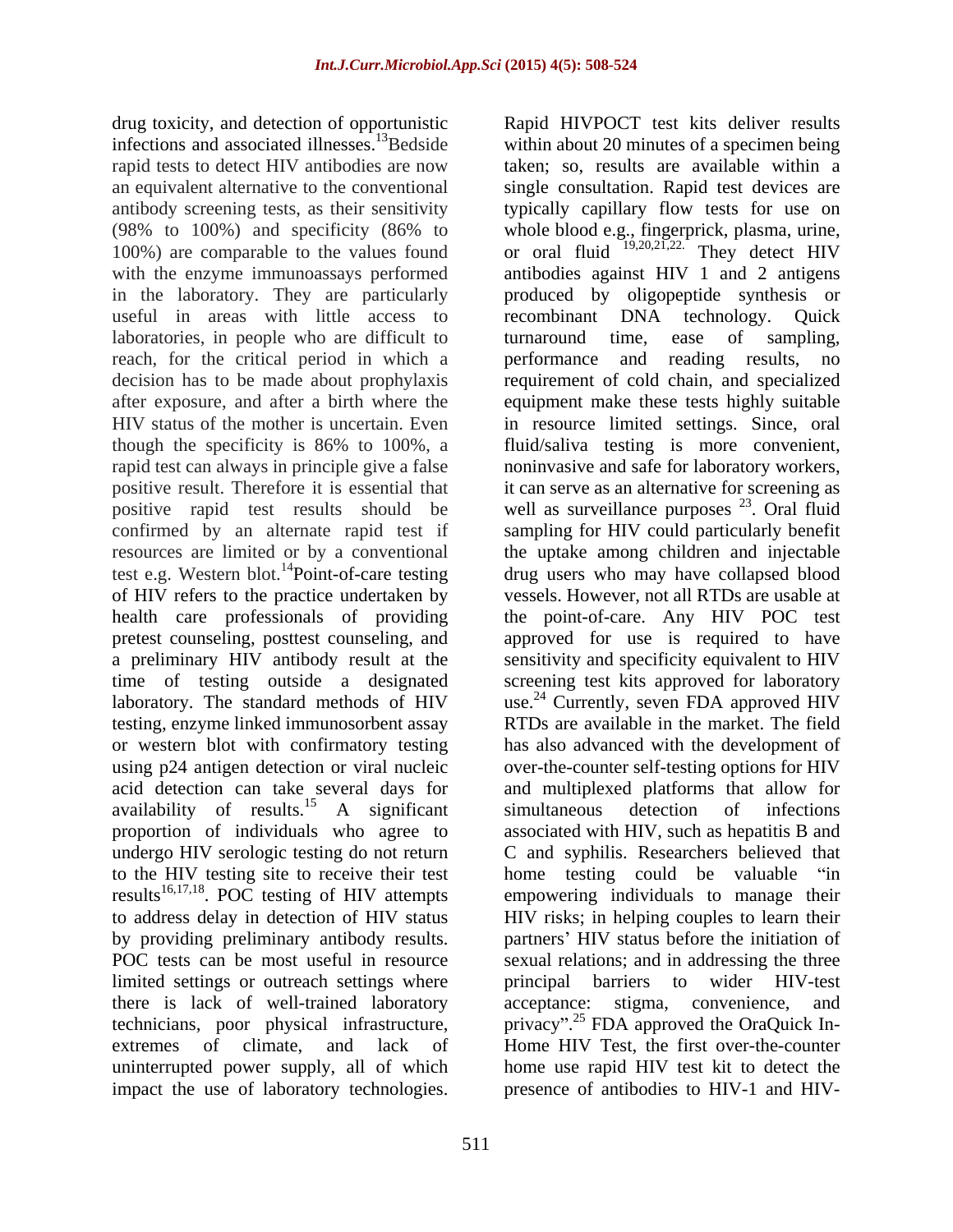both antigen and antibodies, ARCHITECT prophylaxis might be useful. HIV POC HIV Ag/Ab Combo Assay, Alere Determine testing of source individuals offers an HIV 1/2 Ag/Ab Combo assay are being opportunity to eliminate anxiety and the developed. They allow for early detection of unnecessary use of post exposure HIV infection, prior to the emergence of prophylaxis in the exposed person. In HIV antibodies, therefore reducing the acutely ill patients, it may be critical to have window period of antibody detection. These a rapid HIV diagnosis so that immediate and tests, however, need validation and appropriate therapy or further diagnostic extensive performance evaluation in diverse work-up can be provided, for example, a field settings. When to Use the HIV POC patient with risk factors for HIV who Test Kits? POC testing of HIV is not designed for screening the general differential diagnosis would include population; it is to be used to screen patients *Pneumocystis jirovecii* pneumonia or at high risk for HIV. The rapid turnaround time associated with its use can guide urgent decision making. This makes it suitable for diseases clinics, POC testing is acceptable, use in targeted clinical scenarios where the feasible, and leads to timely entry of people immediate administration of antiretroviral with HIV positive tests into the health care drugs is recommended to reduce the risk of  $\frac{129}{2}$  Also among the STD clinic transmission or in cases where the patient's attendees presenting with genital ulcer, HIV management may be altered by the reactivity was found to be statistically availability of a reactive test result. In significant.<sup>30</sup> obstetric settings, testing pregnant women for HIV at the time of labor and delivery is There are many challenges in POC HIV the last opportunity for prevention of testing, the first among them is counseling. mother-to-child HIV transmission measures, POC HIV testing requires pre- and posttest particularly in settings where women do not counseling to be modified from the usual receive adequate antenatal care. In India, HIV counseling that accompanies standard many rural women present for delivery HIV testing. However, in certain clinical without any prior antenatal care. Those who do get antenatal care are not always tested counseling difficult, for example, rapid for HIV, because of deficiencies in the testing for pregnant women in labour, provision of HIV testing and counseling informed consent for testing is a minimum services<sup>27</sup>. POC testing should be provided to women with risk factors for HIV of communication that enables a person to infection. Access of a women with no make a reasonable and informed decision. In recorded HIV status presenting in contrast to the situation in standard HIV established labour to immediate HIV results improves the judicious use of antiretroviral setting assume responsibility for specimen prophylaxis.<sup>28</sup> In case of Blood and Body collection, testing, and counseling of the Fluid Exposure/Health Care Worker patient. Adequate resources, appropriate Occupational Exposure, knowledge of the training, and the implementation of quality source of the individual's HIV status during assurance practices will be critical in an evaluation of blood and body fluid ensuring the proper administration of the test

 $2^{26}$  Fourth generation HIV RTDs that detect precisely those situations where HIV precisely those situations where HIV unnecessary use of post exposure presents with pneumonia for which differential diagnosis would include *Pneumocystis jirovecii* pneumonia or undergoing hemodialysis. attending sexually transmitted  ${\rm significant.}^{30}$ 

. POC testing should be provided requirement. Informed consent is a process exposure can help to determine more and the correct interpretation of the testsituations may make detailed pretest contrast to the situation in standard HIV testing, the health care workers in the POC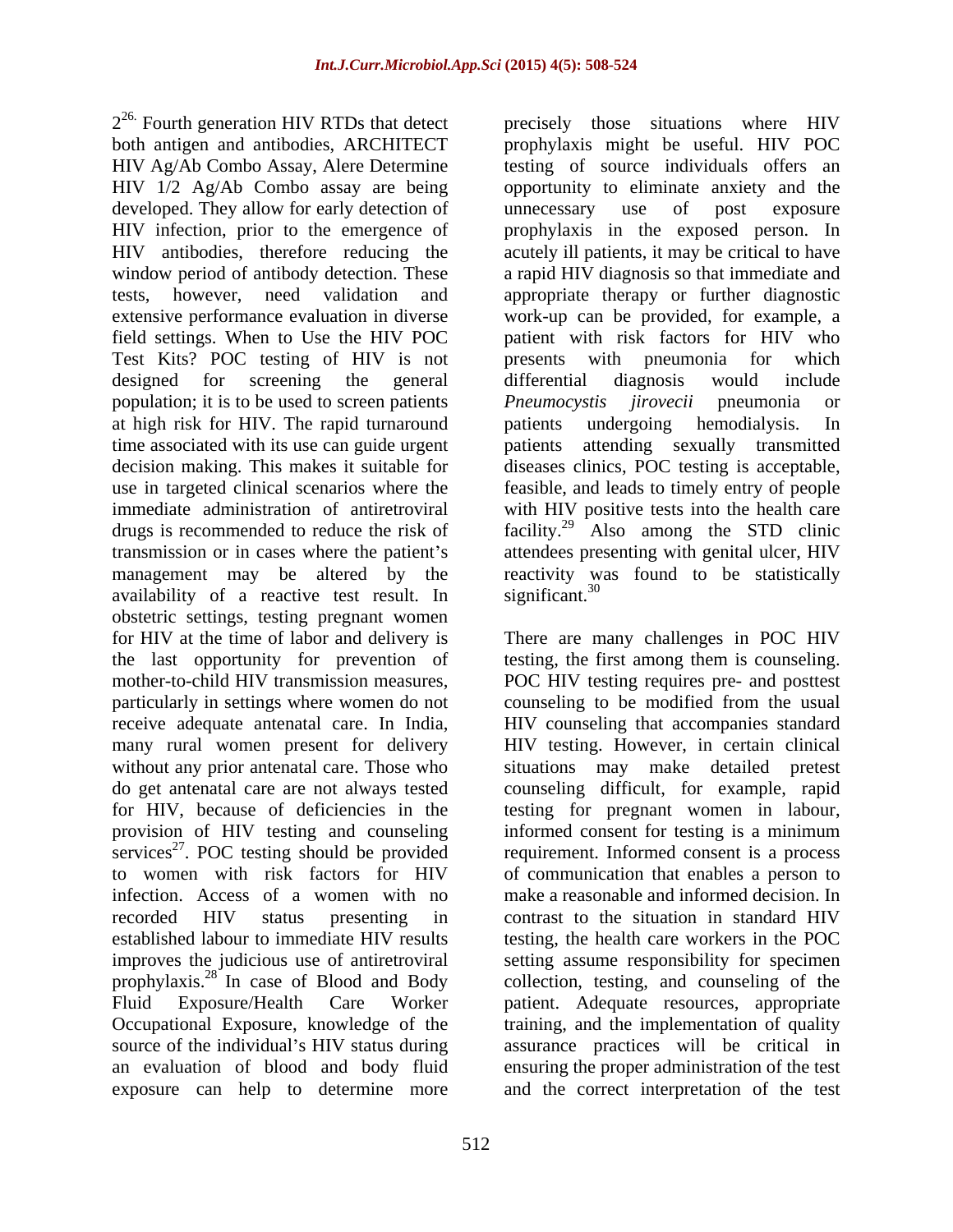result. Rapid HIV test kits must be licensed HIV-positive individuals to care. The ethical for use in the country. POCT devices are framework surrounding informed consent generally satisfactory for the detection of for a rapid test is the same as for a standard uncomplicated HIV infection or its absence blood test, but the dissemination of testing but are less sensitive than lab-based ELISAs and potential lack of experience of staff and automated systems for detecting early administering tests and handling the results infections. Also specificity of RTDs is lower than conventional ELISAs although it can be improved by immediate repeat of all RTD POCT tests for tropical infectious positives.<sup>31</sup> Since these may not be reliable **diseases** in the "window" period, appropriate repeat testing should be advised, no currently In the tropical medicine literature, POCTs available RTDs incorporate HIV p24 are more commonly referred to as rapid antigen detection in contrast to the diagnostic tests (RDTs). The most extensive commonly used conventional combination ELISA laboratory tests which are more the diagnosisof malaria, due to the high sensitive in early HIV infection. Ethical morbidity and mortality which is a feature of Implications also occur due to the use of POCTs. Ease of testing might lead to people exploit distinctive aspects of the being tested without their voluntary, *Plasmodium* parasite's biochemistry. One of specific, and informed consent. This is a the first lateral-flow assays to be widely particular risk where patients are available was based on the discovery that, anaesthetised (e.g., occupational exposure) or unable to communicate (e.g., woman in cells, *Plasmodium falciparum* produces a labour) or otherwise lack capacity to make decisions. Appropriate training on the use of (HRP2). This can be detected in the kits, reading of results, and detection of peripheral blood of an infected patient and is errors, quality assurance, counseling, and particularly high whenschizonts burst.<sup>33</sup> The regular assessment of staff who will be test proved to perform acceptably in performing POC testing is required for comparison with the 'gold standard' of providing HIV point-of-care testing. microscopy and to be useful in a wide range Tuberculosis is one of the most common of situations, showing that there was a opportunistic infection in developing market for kits based on this technology. countries Therefore, there will also be a The HRP-2 test does have the disadvantage need for rapid POC detection of that it cannot detect any of the other opportunistic infections. Thus *Plasmodium* spp. that are human pathogens, decentralization of laboratory services is required to detect the maximum possible detection of an aldolase produced by all number of HIV-positive patients and to put species (called pan-malarial antigen [PMA]) them on antiretroviral therapy.. The has solved this problem to some extent.<sup>34</sup> particular public health interest in the use of Another type of assay to be devised relied point-of-care testing for HIV is its ability to on the fact that *Plasmodium* spp. produce a contribute to health goals which include specific isoform of the isoenzyme lactate preventing new HIV infections, reducing the dehydrogenase (LDH).There is a parasite number of HIV individuals who are unaware LDH (pLDH) produced by *P. falciparum*

requires careful consideration.<sup>32.</sup>

### **POCT tests for tropical infectious diseases**

of their status, and promoting linkage of work has been put into developing RDTs for this disease. The tests currently available exploit distinctive aspects of the during its growth and division in red blood unique protein, histidine-rich protein  $2$ although the recent refinement to include alone, and another produced by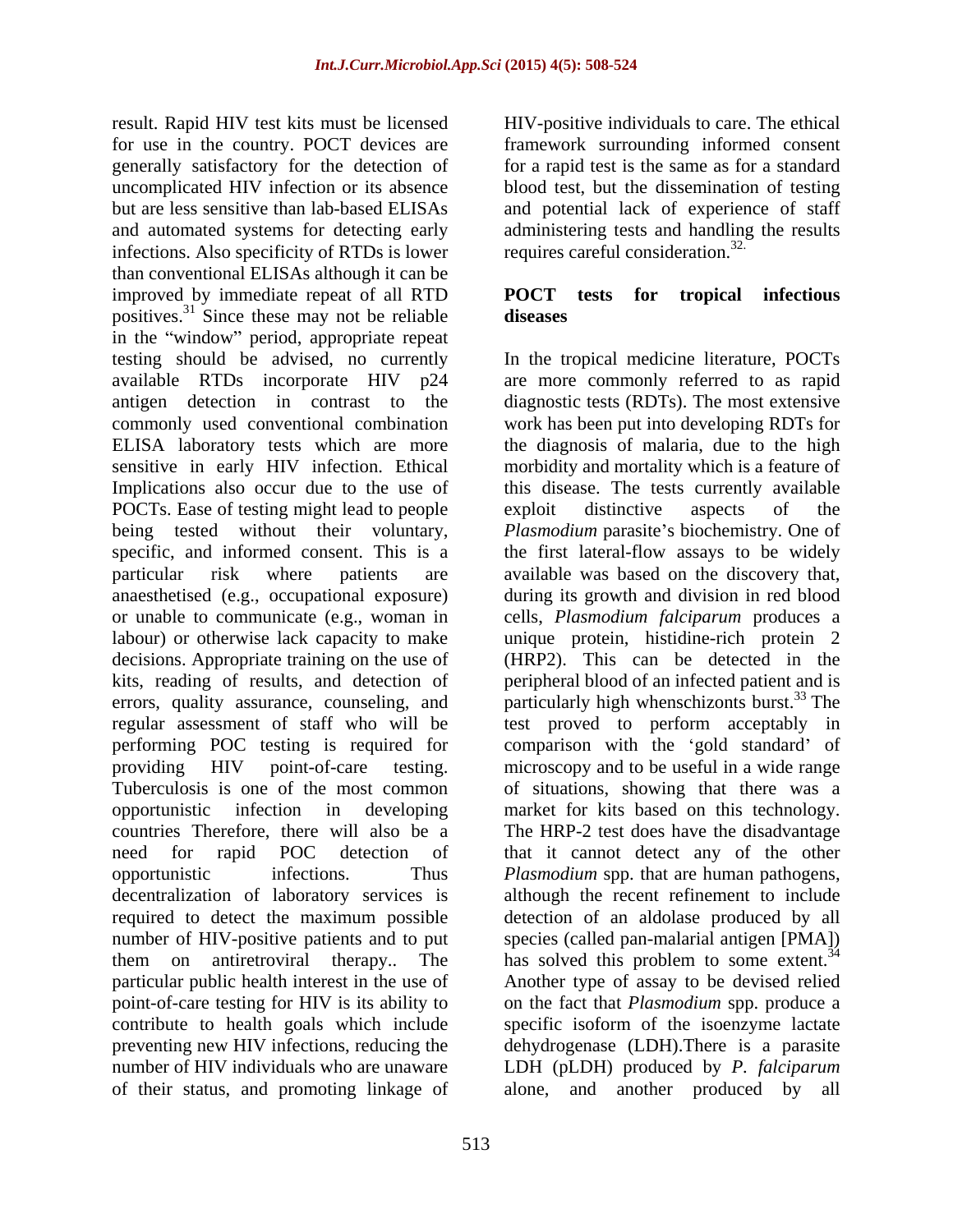*Plasmodium* spp., which means that the test market, the majority being of lateral-flow is designed to detect all species of the format.<sup>38</sup> Most are designed to detect IgM to *falciparum*. This test is reported to perform intended to diagnose acute primary well generally, although some limitations infection, although some can detect IgM and *ovale.* <sup>35,36</sup>. Studies indicate that the HRP2 in non-endemic areas, where expertise in specificity and a relatively high cost per test among the parasites.<sup>37</sup> But the rapid test sometimes fails in spite of high parasite infection.<sup>39</sup> density. If this is borne in mind, malaria rapid tests may be used for emergency diagnosis, in accordance with the recommendations of the German Society for Three established rapid tests of great Tropical Medicine, if light microscopy of a practical importance are available for the thick drop or smear examination is not diagnosis of respiratory infections. These are

In endemic areas it can be clinically benefits of these systems are the extremely useful to distinguish between improvementin diagnostic vield and influenza-like symptoms. Accurate and diagnosis of dengue fever currently on the culture in 40% to 50% of patients with

parasite and explicitly identify *P*. dengue virus in patients' blood and thus are have been noted with the detection of *P.*  IgG and thus distinguish between acute and . Studies indicate that the HRP2 secondary infection. However, none are able and pLDH tests have good sensitivity rates to confirm which of the four serotypes of and they have been taken up by laboratories dengue is present, which can be important diagnosing malaria might be limited, to outbreak. Evaluations of the RDT kits report complement standard blood slide that they all have generally high specificities microscopy. However, the problems with but poor sensitivities. However, a recent have not precluded their use in endemic dengue NS1 antigen which is common to all areas. In remote rural settings, where good serotypes, and thus viraemia, appears to quality laboratory support is not always have improved performance. In spite of the available, suitably trained personnel can use limitations of the test kits, work in dengue these RDTs to diagnose malaria accurately. endemic areas has highlighted the value of This approach has been advocated to help to achieving a fast result using an RDT on eliminate the misdiagnosis of 'presumptive which the clinician can act. Using an RDT malaria' for anyone with a fever, allowing in combination with training for healthcare other causes of infection to be investigated personnel increased the accuracy of the and to reduce the indiscriminate use of diagnosis of dengue and therefore reduced antimalarials, thus lessening the the likelihood of unnecessary drug opportunities for drug resistance to develop prescription on the presumption of another format.<sup>38</sup> Most are designed to detect IgM to intended to diagnose acute infection, although some can detect IgM and for epidemiological purposes during an refinement to include detection of the possible cause of pyrexia, such as bacterial infection.<sup>39</sup>

## **POCT tests for respiratory infections**

available. for the detection of the antigens of influenza, dengue and other possible causes of pyrexia (pneumococci, *Legionellae*) and in the time quick diagnosis can be important to allow pneumococcal culture requires 24 to 48 h; correct management of the patient and also influenza detection from short-term culture to prevent unnecessary administration of requires more than 3 days; legionella culture antibiotics or antimalarials. There are a requires 3 to 7 days. For pneumococci, the number of RDTs intended to aid the pathogen can only be detected by sputum pneumococci, and *Legionellae*. The greatest benefits of these systems are the improvementin diagnostic yield saved in diagnosis. For comparison, culture in40% to 50% of patients with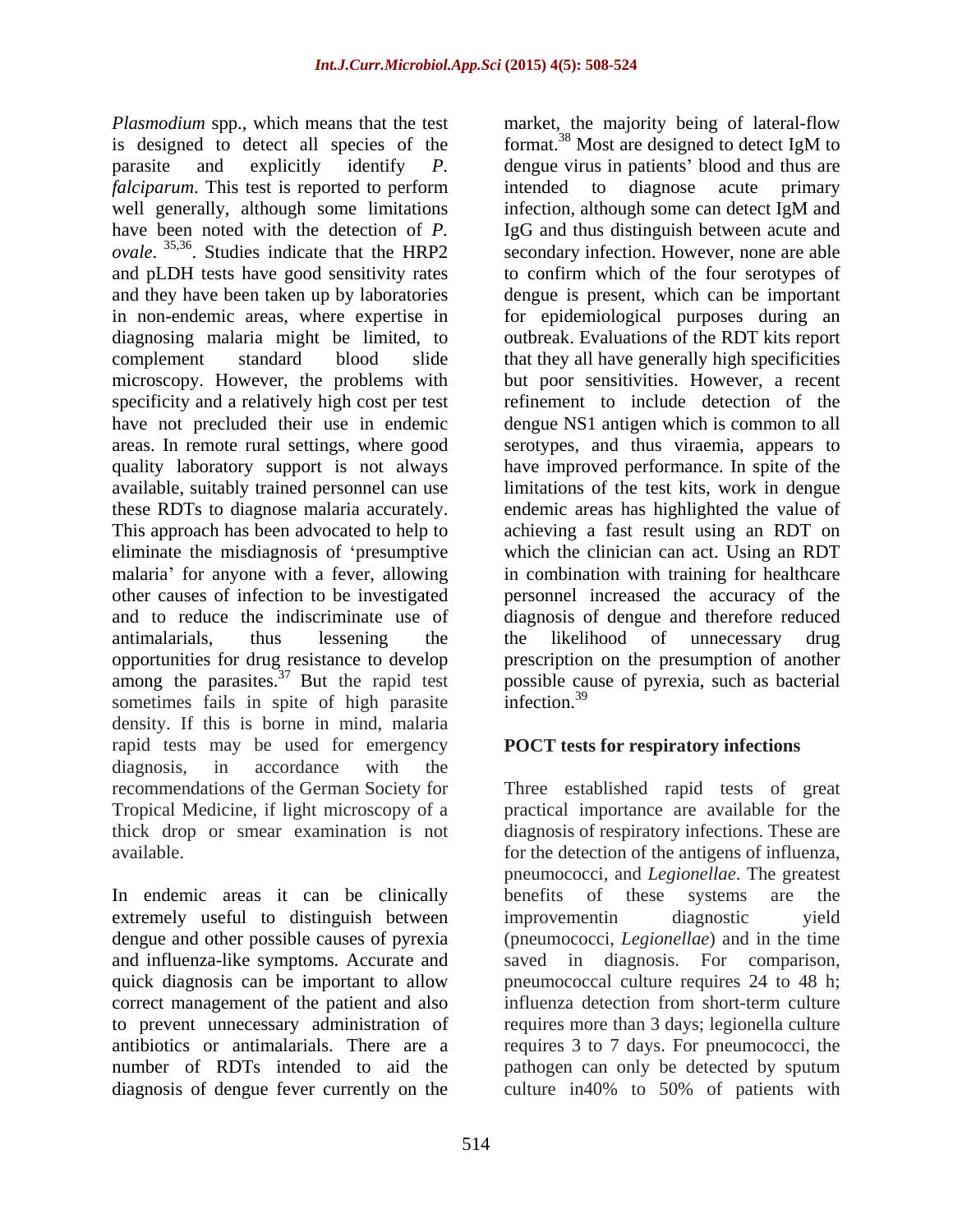pneumococcal pneumonia, even in patients with bacteremia<sup>40,41</sup>. The main reasons for the failure of culture detection are non The development of the rapid test for optimal sample isolation, excessive transport influenza virus was greatly accelerated by times, and prior antimicrobial therapy. In the recognition that early therapy within 48 comparison, the pneumococcus rapid test is much less sensitive to interference, and likely to be successful. Currently available detects pneumococcus pathogen in some tests give a diagnosis with a sensitivity patients with negative culture (sensitivity: of 50% to 96% and specificity of 72% to 50% to 80%; specificity: 90%). On the other 100%, depending on the selected "gold hand, the sensitivity of the urine antigen test standard". Additional factors include the is directly dependent on the severity of the type of test material—nasal swabs are better disease. The sensitivity drops to 60% in the throat swabs—and the patient's age. If patients with less severe disease<sup>42</sup>. Together there is an outbreak, with relatively high with the fact that pneumococci are almost prevalence, current publications suggest that always well covered by the most frequently the positive predictive value of this test can selected antibiotics (betalactams), this leads be exploited in patient management—even to the conclusion that the pneumococci though clinical evaluation by an experienced antigen test should currently only be physician gives a similarly good positive regarded as a complement to routine tests. predictive value.<sup>45</sup> In settings with low There are also problems in the diagnosis of prevalence (for example, at the start of an infections in children and infants, for as outbreak or in an inter-epidemic phase), many of 20% of these may carry there liability is greatly restricted by the low pneumococci as commensals and this can predictive value*.* In this phase, it is very lead to false positive test results<sup>43.</sup> probable that positive rapid test results are *Legionellae* are important pathogens of both false positives. Therefore, they must be community-acquired and nosocomial checked with a second independent test <sup>46,47</sup>. pneumonia. They are particularly dangerous for patients with a weakened immune system, especially after an organ transplant. *Legionella pneumophila* of serotype 1 is Leprosy in the acute stages produces responsible for about 60% to 70% of painless skin lesions that may go unnoticed. infections<sup>40,41,42</sup>. Legionella can only be detected by culture in a few patients—in and is allowed to progress, it can lead to some hospitals, less than 10%—and usually severely disfiguring skin lesions and damage requires  $3$  to 7 days  $43$ . On the other hand, the infection may be peracute and rapidly fatal sensation and thus disability. The prognosis and requires special treatment (macrolide or appears to depend on the levels of bacteria fluoroquinolones). It follows that acute diagnosis by detecting the legionella antigen concentrations are classified as in urine is of great clinical value. The paucibacillary (PB)and this is associated sensitivity of the tests is currently about with a good prognosis, while patients with 94% and the specificity 99% to100%. This should be compared with the sensitivity multibacillary (MB), which is more likely to of 10% to 80% in culture, with the specificity result in a poor outcome.<sup>46</sup> Thus it is

. The main reasons for although the sensitivity is clearly lower<sup>44</sup>. than 1 can be detected by cross-reactions, 44 . h with neuraminidase inhibitors is more of50% to 96% and specificity of 72% to than throat swabs—and the patient's age. If *.*

## **POCT for patient monitoring**

. Legionella can only be When the infection is not recognised early of 100%. Infections with serotypes other important to characterise the nature of thepainless skin lesions that may go unnoticed. to peripheral nerves causing loss of detectable in skin lesions. Patients with low concentrations are classified as high bacterial loads are classed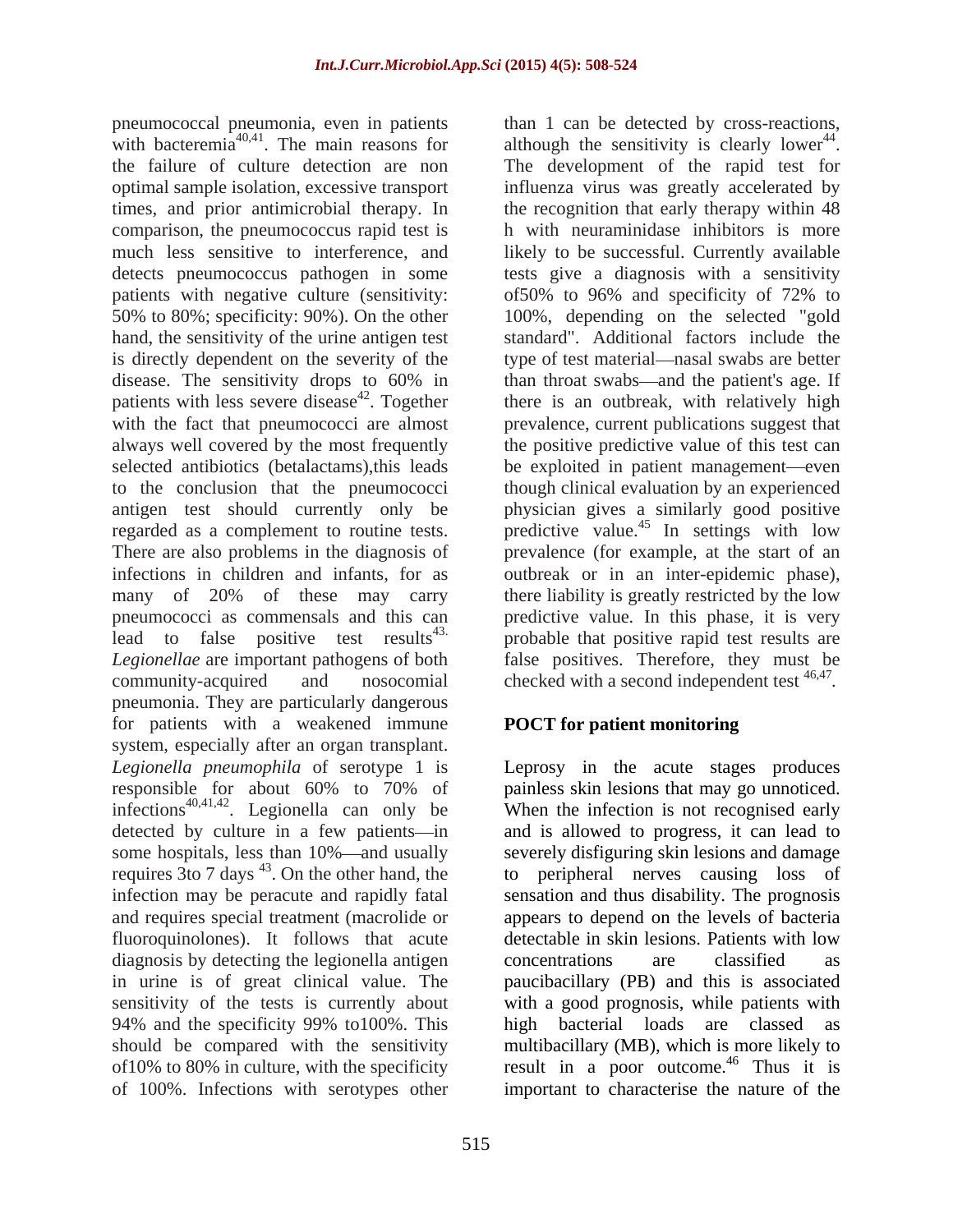infection as soon as the patient presents so that the appropriate treatment, management requirement for rapid turnaround times. and counseling can be provided. Initial laboratory diagnosis involves examination this format of test in developing countries of skin biopsies for the presence of *M*. For similar and equally important reasons.<sup>49</sup> *leprae* bacteria using the Ziehl-Neelsen stain, and to identify the characteristic histological changes. Counting acid-fast reduce the cost per test to levels that make bacilli in skin slit specimens can then be them available in all parts of the world used to determine the bacterial load and thus the prognosis. However, there is a clear Patients who are classified as PB are usually assay (ELISA) test is often used instead of Although CD4 count has also been used to microscopy<sup>46,47</sup>. Another application of this developing the disease; again, those who are seropositive for PGL-I antibodies are more become available to test for IgM to PGL-I in patient serum.<sup>47</sup> This RDT has been shown experienced microbiology staff.<sup>48</sup> Clearly, it service is accessible locally, the expert staff situations. The scope and applications for and Mozambique have shown good POCT in the diagnosis of infectious diseases performance in comparison to flow are widening rapidly. In the UK and other cytometry<sup>53,54</sup> VISITECT CD4 is a are widening rapidly. In the UK and other cytometry<sup>53,54.</sup> VISITECT CD4 is a their remit outside the laboratory in order to

respond to patient wellbeing and the clinical However, there are clear applications for It is hoped that the more widespread uptake of POCTs and advances in technology will where they could enhance patient care.

relationship between detection of serum IgM Successful management of HIV requires against a unique *M. leprae* antigen, phenolic patients receiving ART to be monitored glycolipid-I (PGL-I), and bacterial load. routinely to assess treatment efficacy and seronegative, while antibodies are generally resistance. The standard of care to monitor detectable in those with the more serious ART is quantitative viral load testing based MB, so an enzyme-linked immunosorbent on plasma HIV RNA concentration <sup>50</sup>. . Another application of this monitor ART, recent studies suggest that it Immunological test is to determine the risk may not detect early treatment failure of contacts of confirmed leprosy patients adequately <sup>51</sup>POC test for CD4 count could likely to become symptomatic. An and a POC test for viral load would be of immunochromatographic assay has recently ereat value in identifying treatment failure to perform well in comparison both to the and viral load assay arecurrently being laboratory-based ELISA for IgM to PGL-<br>evaluated<sup>52,53,54.</sup> If validated, these devices I14 and examination of skin slits by could rapidly and accurately identify CD4 is important to make an accurate infrastructural setup, and with less cost than classification of the leprosy to ensure the standard laboratory-based equipment such as best outcome for the patient. In remote areas flow cytometers for CD4 count or RT-PCR in endemic regions, even if a laboratory for viral load assay. PIMA analyzer is a and specialized equipment to perform of-care CD4 count test. It gives a CD4 count histopathology or ELISA might not be in 20 minutes from a finger stick or venous available. This RDT could be used in such sample. Recent evaluations in Zimbabwe countries in Europe, microbiology services disposable, semiquantitative point-of-care are exploring how to use them to extend rapid test for the determination of CD4 detect treatment failure due to drug 50 on plasma HIV RNA concentration <sup>50</sup>.<br>Although CD4 count has also been used to help clinicians in resource limited settings to decide when to start antiretroviral treatment, and the need for second-line treatment. POC devices for CD4 immunologic monitoring counts with minimal operator training, WHO prequalified simple, effective point- Mozambique have shown performance in comparison to flow cytometry<sup>53,54.</sup> VISITECT CD4 is a counts in whole blood. VISITECT CD4 can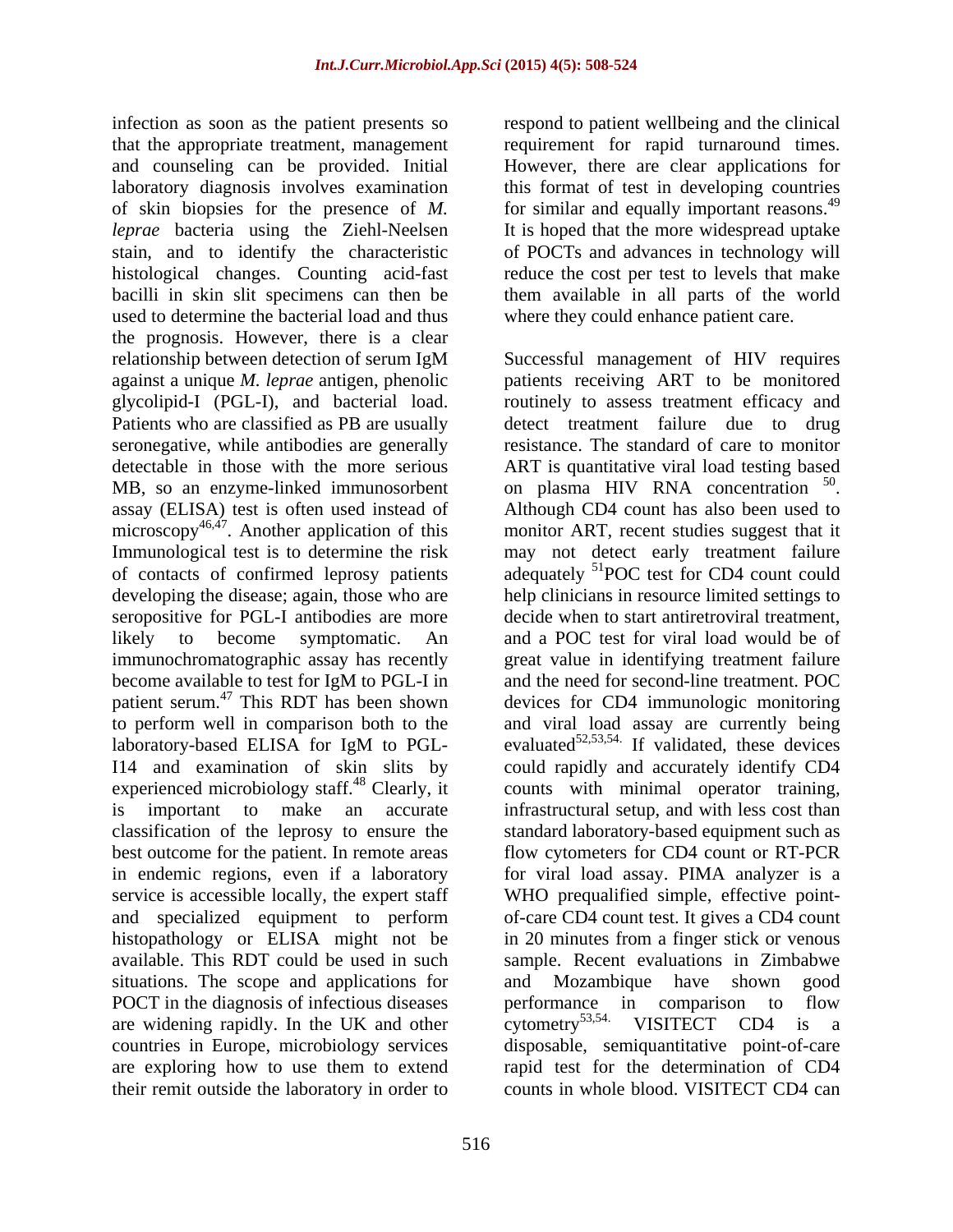guide treatment decisions at the point-of- to detect the filarial antigen inpatients care, without the need for extensive training peripheral blood is now available. The or sophisticated equipment. The test is a sensitivity of this test is reported to be very convenient solution for use in laboratories good and to compare favourably with and remote clinics worldwide and provides a traditional microscopy methods. It has been visual "TREAT" or "NO TREAT" result evaluated in endemic areas<sup>60</sup> and found to be within 40 minutes. Antiretroviral drugs, useful. One of the logistical problems with especially stavudine, are associated with accurate diagnosis of filariasis is that the severe side effects such as lactic acidosis, peak concentration of parasites in the pancreatitis, and hepatitis<sup>55</sup>. POC tests for toxicity monitoring e.g., lactate, renal function tests, and liver function tests are microfilaria in blood at very low counts and also being evaluated<sup>56,57</sup> and will help in thus blood specimens for testing can be monitoring drug toxicity in patients. taken at anytime of the day.<sup>61</sup> Therefore, this

Another area of work in which RDTs have proved valuable is in screening of Advantages of POCT populations to evaluate a control programme. It is necessary to determine the prevalence of the disease before and after the intervention, but, in the case of diseases When using a POC device in microbiology, that affect people in remote regions spread the test is ordered, the specimen collected across wide geographical areas, it is not always feasible to collect large numbers of samples and transport them to a distant when testing in the laboratory, the test is laboratory. Currently, there is a concerted ordered, the request processed, specimen effort to reduce the burden of disease caused collected, transported to the laboratory, by filarial parasites, such as lymphatic processed, analyzed, results reviewed by the filariasis caused by W*uchereriaancrofti*.<sup>58</sup> The symptoms of infection by this nematode clinician. Obviously, POCT streamlines the include inflammation and enlargement of process, resulting in decreased turnaround the lymphglands and also elephantiasis, time, allowing the clinician to act on the which in extreme cases renders the sufferer results more quickly. Decreased turnaround severely disabled. The parasite is transmitted time seems to stem from the fact that to humans by mosquitoes, although the specimen processing and transport are vector species depends on the location. In eliminated. The logic would indicate that Africa,for example, *W. bancrofti* is carried specimen transport is a major factor in by species of *Anopheles* which can also be turnaround time and the greater the length of vectors for *Plasmodium* spp. (creating the transport time, the longer the overall test possibility of one mosquito passing on both turnaround time. Decreased turnaround time filariasis and malaria to an unfortunate also reduces the amount of unnecessary tests victim).<sup>59</sup> The standard laboratory test for this infection is detection of the filarial patients awaiting lab results. From a

. POC tests for peripheral blood is around midnight. It is **POCTs in disease screening** populations to assess the effectiveness of reported that the RDT method can detect test is well suited to routine screening of interventions to reduce filariasis $^{59}$ . .

## **Advantages of POCT**

## **Decreased Turnaround Time**

worm in biopsy samples. However, an RDT patient's point of view, benefits may includeand analyzed and a clinician reacts depending on the result. In comparison, laboratory staff and then reported to the as well as medications administered to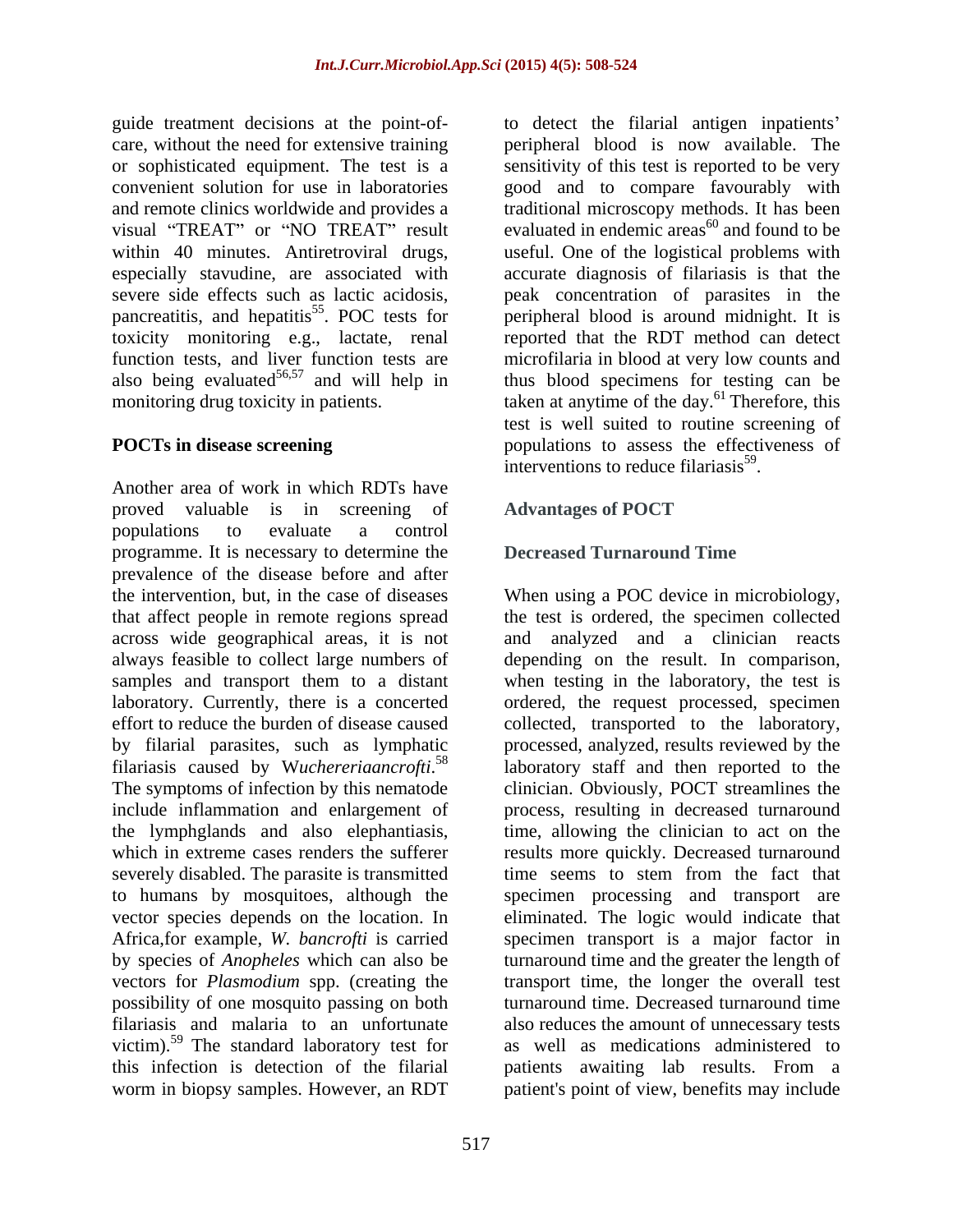reduced waiting time, more convenience and requests and the premature or unnecessary faster treatment. A good example of benefits consumption of other expensive ancillary of POCT is diagnosis of group A services and pharmaceuticals that may be streptococcal pharyngitis. When 2,400 averted or postponed to a more appropriate patients with suspected streptococcal stage of care.<sup>63</sup> Additional cost benefits may pharyngitis were evaluated by a rapid latex test at the POC vs. laboratory culture, the stay associated with POCT. While cost rapid test results were available while the savings would seem to be a driving advocate patient was still on site and usually in less for POCT in the microbiology lab, this may than 20 minutes. Physicians were able to provide same-day treatment for 90 percent in the way of validating these claims. of the patients with streptococcal pharyngitis, reducing the length of "Any progressive laboratory needs to symptoms and preventing other problems. Another study reported the effect of POCT in an emergency department setting where clinicians and patients they serve. "The patient follow-up after throat culture was biggest obstacles relating to POCT are how inadequate and patients may be treated good the tests are and who will reliably inappropriately. According to the study, the perform the testing." rapid testing for the diagnosis of pharyngitis was significantly superior to clinical **Key benefits of POCT:** patient impression alone in determining the identification, immediate diagnostic test

"Hospital laboratories traditionally operate looking at the total health care cost of what and connectivity. <sup>64,4</sup> they do and how they provide a service. "It may be simple to say, 'I'm not going to **Operational benefits of POCT** provide a specific test performed in the central laboratory on a stat basis because it's More rapid decision making and triage, going to cost the lab more—it's better to reducing operating times, high-dependency., batch these tests and perform them less postoperative care time, emergency room frequently.' Similarly, lab personnel may be time, number of outpatient clinic visits, reluctant to accept the need to transition a number of hospital beds required and test performed in the central lab to a POCT ensuring optimal use of professional time setting. Their concept is that the central lab etc. can get the job done. And even if they accept the need for a POCT setting, they always bring up the issue of accuracy and demonstration of real cost and clinical The key issue of alignment and concordance benefit derived from POCT. In addition, of POCT with Central Lab Methods cannot POCT may lead to reduction in duplicate be overlooked by laboratories, regulators, test orders, additional supplementary test and industry. Lack of alignment with

also be derived from decreased length of take time because there has not been much

in the way of validating these claims. "Any progressive laboratory needs to continue to assess what types of POCT are available and whether it's appropriate for the perform the testing."

presence of disease.<sup>62</sup> results, Reduction and/or elimination of **Cost Effectiveness** blood collection tubes and centrifugation as cost centers in and of themselves without storage of test devices, data management **Key benefits of POCT:** patient specimen/sample transport, elimination of with fresh whole blood specimen, reduced blood specimen volume, room temperature and connectivity. <sup>64,4</sup>

## **Operational benefits of POCT**

etc.

### **POCT issues and concerns**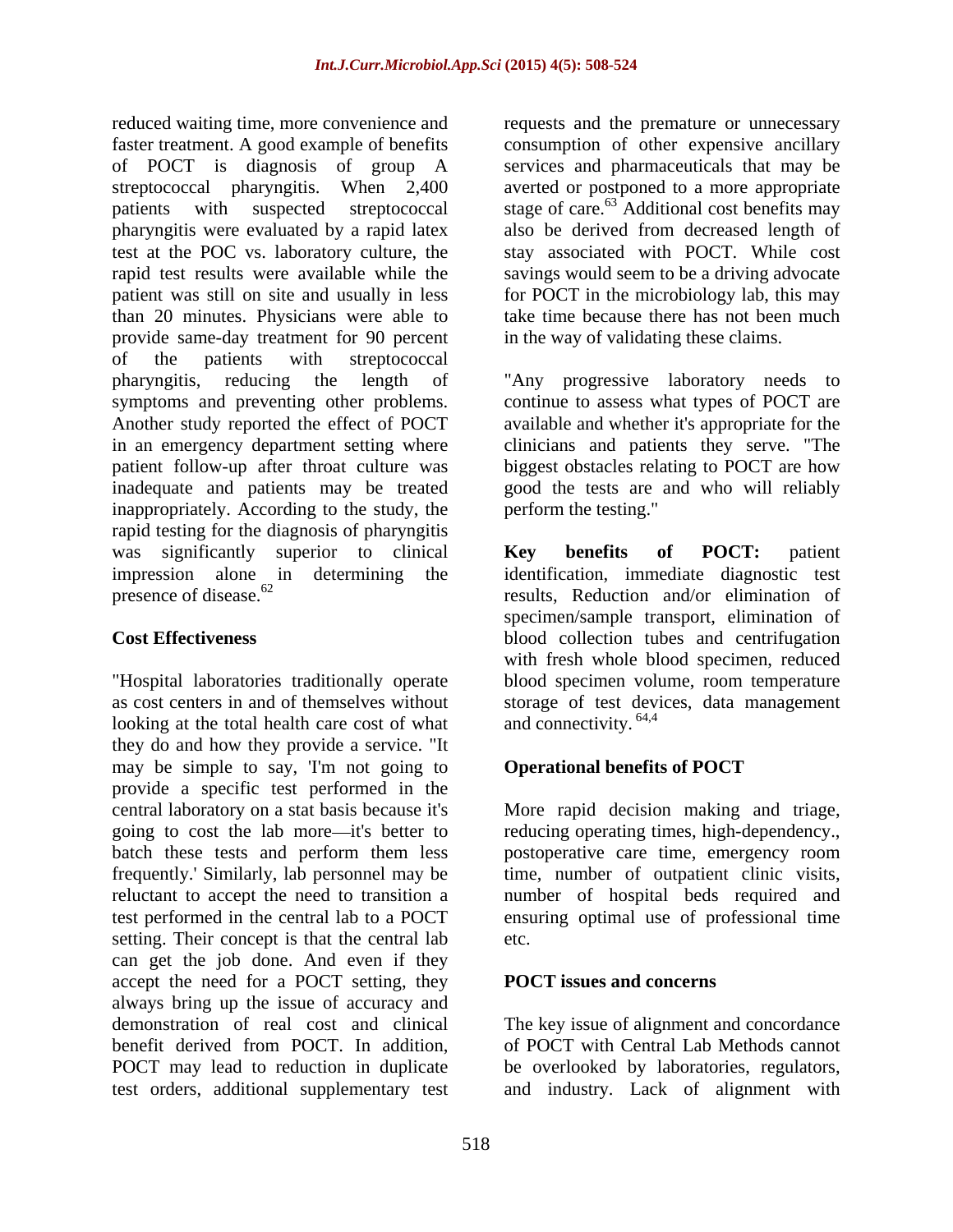definitive methods remains a potential **Quality assurance** barrier to further acceptance and growth of

Before implementing POCT analysis, of precision for intended purposes, of an

"POCT in microbiology may be more reagents and the corresponding expensive or add incremental cost to traditional methods performed in the central lab. What lab personnel have to realize is validating these potential benefits. being performed by non-laboratory

development dictate clinical need for certain

measures in place to act on results to justify and software replacements and upgrades,its implementation."  $^{66}$ 

### **Quality assurance**

POCT. Manufacturers must demonstrate To obtain valid measurement results and traceability of their methods to definitive also to protect the user, care should be taken methods.<sup>65</sup> that the test is used properly. This includes **Validation of POCT** manufacturer's instructions for performing reduced turnaround time/cost differences The responsible physician evaluates the compared with lab testing, of accuracy and results of the laboratory diagnostic tests and awareness of how the POCT will fit into the of the German Medical Association on clinical setting, of partnership with all quality assurance of laboratory medical involved in POCT and of who performs investigations should also be considered testing, how competency is assessed and when using the POCT devices. There are who is responsible for QC should be done. Special simplified regulations for POCT correct sampling and compliance with the the test. As the systems are so simple, extensive training is generally unnecessary. makes the diagnosis. The current guideline when these are the so-called unit-use reagents and the corresponding measurement systems.

that it may cost more to perform the POCT, determinations should be split into portions but the payback is in terms of decreasing the and used up during a single investigation. per episode cost of managing the patients. QA involvement in POCT is of even greater<br>We need better outcome analysis studies significance, since laboratory testing is When considering future POCT applications issues may have been less rigorous than that in microbiology, laboratorians should given to laboratory professionals. This exercise caution and not to let technological argument presents a strong case for This means that reagents for single QA involvement in POCT is of even greater significance, since laboratory testing is being performed by non-laboratory professionals whose training in quality mandatory competency.

tests.<br>
Quality Assurance is an overview and<br>
"POCT in microbiology can be beneficial, examination of a complete system, from but it must be well-evaluated. Testing that approaching the patient with the intention of offers rapid turnaround times but lacks obtaining a sample to looking at the accuracy and reliability due to operator or subsequent result report from the laboratory instrument limitations will not meet the or POCT analyser. Large parts of Quality needs of patients. Assurance involve Quality Control (QC), Of course, we are in an era of increasing Assessment (EQA). Without successful QC fiscal constraints and rising health care results, correct patient results cannot costs, but laboratorians must carefully beassumed. Attention must be given to: evaluate the benefits of POCT and have analyser maintenance schedules, hardware Quality Assurance is an overview and examination of a complete system, from Proficiency Testing and External Quality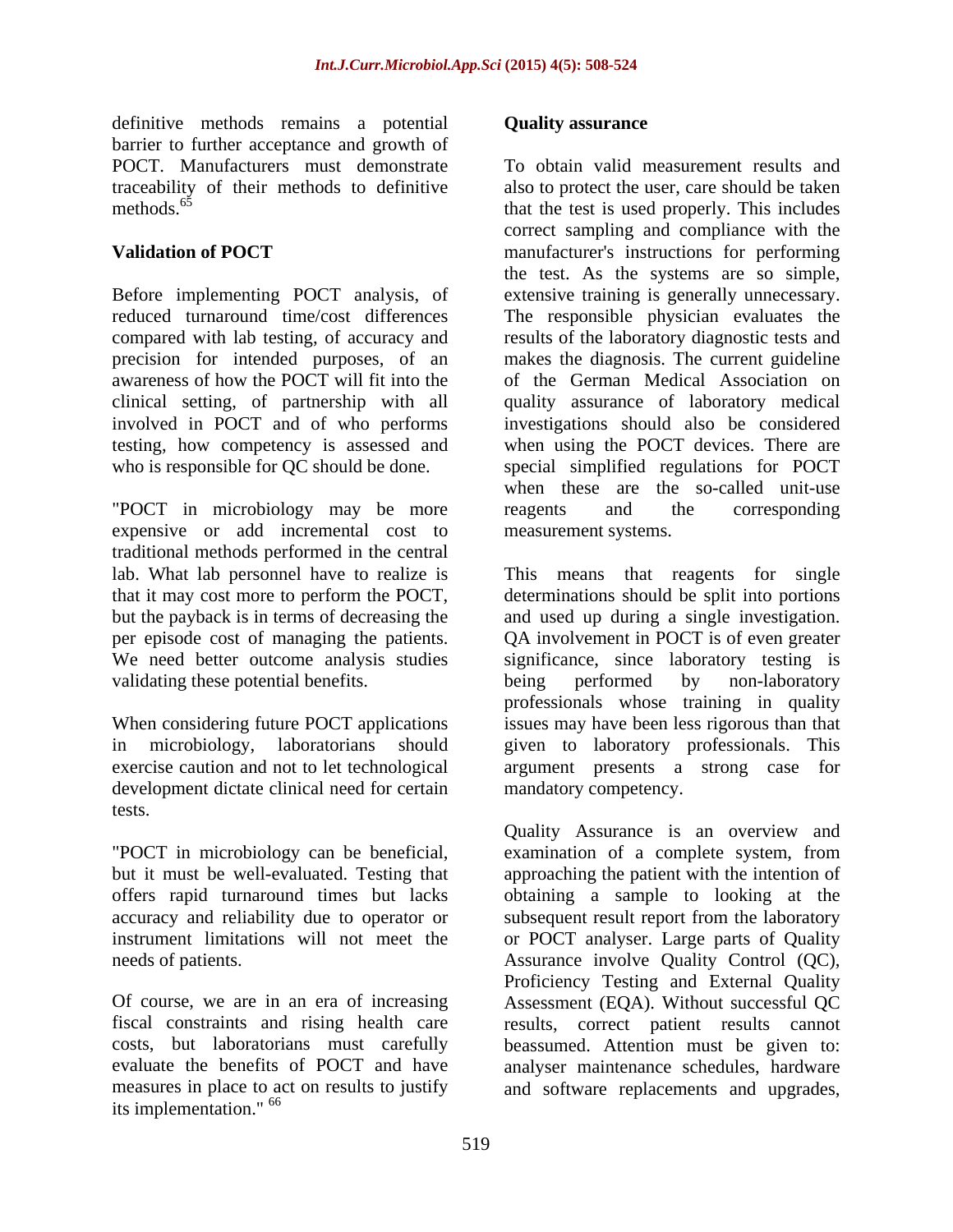### **Why do we need POCT**

POCTs enhance surveillance of pathogens and infectious diseases: e.g. H1N1 flu pandemic, POCTs support rapid initiation 1. Sanson W. Point of care testing in and cessation of treatment. Sepsis is associated with 7% increased mortality for every hour delay in the administration of 2. Daniel K. Does POCT have a place in appropriate antibiotics. There has been under-investment in rapid diagnostics for 3. BriedgkeitL, MullerPO. Point -of -care improving the quality of care for patients with suspected infections, Diagnostics 4. Malima A. Highly sensitive microscale influence 60-70% of health care decision making but account for less than 5% of electrophoretic assembly of hospital costs. POCTs improve antibiotic targeting to only those who will benefit, thus detection. Lab Chip. 2012;12(22):4748 reducing overuse.  $^{68}$  and  $4754$  and  $4754$  and  $4754$  and  $4754$  and  $4754$  and  $4754$  and  $4754$  and  $4754$  and  $4754$  and  $4754$  and  $4754$  and  $4754$  and  $4754$  and  $4754$  and  $4754$  and  $4754$  and  $4754$  and  $4754$ 

The test systems available today are technically mature and offer good to very good performance. For HIV, malaria, group 6. Brzozowski AK, Silk BJ, Berkelman A streptococci, and *Legionellae*, POCT testing, when indicated, are as reliable as conventional procedures. POCT can be microbiology testing in Georgia for successful only if the tests are performed correctly by trained personnel, quality management procedures are followed, and  $10$ . the severity of illness and the 7. Cathy A,Christopher R. Laoratory epidemiological circumstances are taken into account when interpreting the results.<sup>69</sup> These test systems reduce the amount of unnecessary tests as well as medications 8. Handorf CR. Background: Setting the administered to patients awaiting lab results. Reduction of patient's waiting time more testing. Clin Lab Med 1994;14:451-459. convenience and faster treatment are the 9. 9.Holland CA, Kiechle FL. Point-of other benefits for the patients. POCT may lead to reduction in duplicate test orders, past, present and future. additional supplementary test requests and the premature or unnecessary consumption of other expensive ancillary services and

service records, annual preventative pharmaceuticals that may be averted or maintenance reports, complete postponed to a more appropriate stage of documentation records and quality control care. In spite of all these advantages, POCTs records.<sup>67</sup> should be properly validated before putting to use in order to meet the goal of the clinical microbiological laboratory.

### **References**

- microbiology.JHKIMLS.2003; 9: 36- 39.
- Microbiology?AMT.2002;11:78.
- Testing.J LabMed.1998;22:414-420.
- in vivo sensor enabled by electrophoretic assembly of nanoparticles for multiple biomarker 4754
- **Current status of POCT** principles for point of care testing. In: 5. Kost GJ. Goals, guidelines and Kost GJ, ed. Principles and practice of point of care testing*.* Philadelphia, PA: Lippincott Williams.
	- RL, Loveys DA, Caliendo AM. Use, location, andtimeliness of clinical select infectious diseases. Public Health ManagPract. 2012 Jul-Aug; 18 (4): 4- 10.
	- Medicine in Africa: A Barrier to Effective Health care.Clinical infectious diseases.2006;42:377-382.
	- stage for alternate site laboratory
	- caremolecular diagnostic systems past,present and future. CurrOpinMicrobiol.2005; **8** (5): 504 9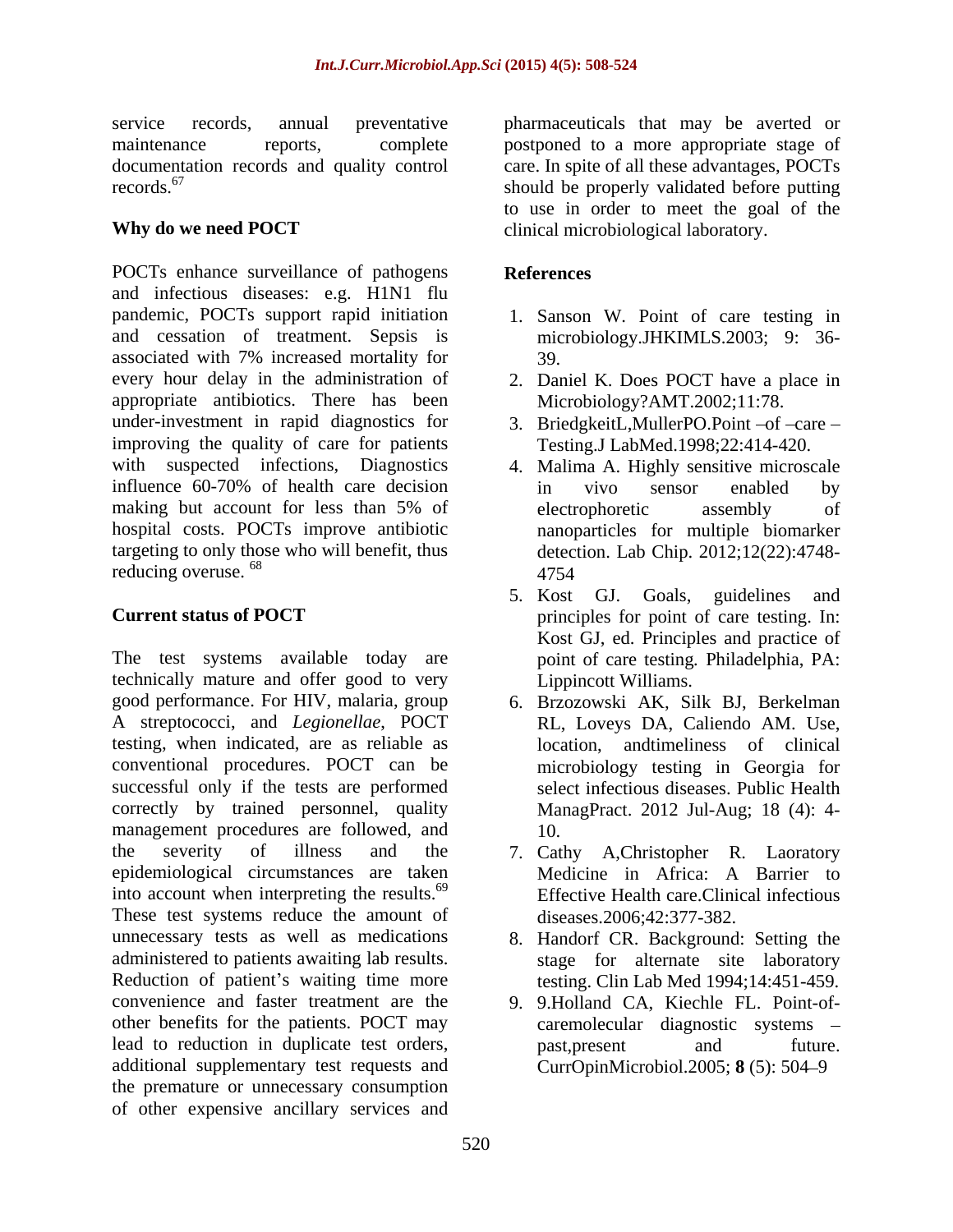- 10. Reinert RR, Rapid streptococcal antigen detection tests. J Lab Med.2007;31;280-<br>STDs.2009; 23: 571–576.
- 11. Honest H, Sharma S L.Rapid tests for
- 
- 
- 14. Branson BM.Point of care rapid
- 15. Arora DR, Gupta V, Gupta S, and acquired immunodeficiency syndrome
- 16. Valdiserri RO, Moore M, Gerber AR, of return." Public Health Reports, 1993;
- 17. Centers for Disease Control and Prevention, "Update: HIV counseling
- 18. Taye B, Woldeamanuel Y and Kebede south west Ethiopa." Ethiopian Medical edition, 2012.
- Field evaluation of diagnostic accuracy

Zimbabwe." AIDS Patient Care and STDs.2009; 23: 571–576.

- 293. 20. Hamers RL, de Beer IH, group B Streptococcal colonization in fluid-based tests for HIV surveillance in laboring women: a systematic Mamibia." Journal of Acquired Immune review.Paediatrics.2006:117:1055- Deficiency Syndromes2008; 48: 116 1066. 118. 20. Hamers RL, de Beer IH, KauraH. "Diagnostic accuracy of 2 oral 118.
- 12. Benitz WE, Gourd JE. Risk factors for 21. Garg N, Gautam V, Sgill P, Arora B, early onset group B streptococcal and Arora DR. "Comparison of salivary sepsis.Paediatrics.1999;1:103. and serum antibody detection in HIV-1 13. Arora DR, MeghaM..Rapid Point- infection by ELISA and rapid methods of-Care Testing for Detection of HIV in India. Tropical Doctor.2006; 36: and Clinical Monitoring.ISRN 108-109.
	- AIDS.2013;28:1-5. 22. Shott JP, Galiwango RM, Reynolds SJ. tests for HIV antibody, J Lab Med. 2003;27:288-295. technologies for HIV diagnosis and AroraB. "Laboratory diagnosis of 5 Journal of Tropical A quality management approach to implementing point-of-care monitoring in sub-Saharan Africa. Journal of Tropical Medicine.2012;27:1- 8.
	- (AIDS)—a review."Indian Journal of 23. WalenskyRP, Paltiel AD. "Rapid HIV Sexually Transmitted Diseases. 2000; testing at home: does it solve a problem 21: 59 68. or create one? Annals of Internal testing at home: does it solve a problem Medicine. 2006; 145(6): 459-462
	- Campbell CH. "A study of clients 24. Pai NP, Barick R, TulskyJP. "Impact of returning for counseling after HIV round-the-clock, rapid oral fluid HIV testing: implications for improving rates testing of women in labor in rural round-the-clock, rapid oral fluid HIV India. PLoS Medicine2008;59(5): 92.
	- 108: 12 18.. 25. Bello FA, Ogunbode OO, Adesina OA, and testing using rapid tests—United testing for HIV infection in women in States, 1995," Morbidity Mortality alabour at the University College Weekly Report, vol. 47, pp. 211–215. **Hospital, Ibadan, Nigeria.** "African Olayemi O, Awonuga OM and Adewole IF. "Acceptability of counselling and Health Sciences. 2011:11: 30–35
	- E. "Diagnostic detection of human 26. Arora DR, Arora B. "Retroviridae," in immunodeficincy virus type-1 Textbook of Microbiology,pp. 586 604, antibodies in urine, Jimma Hospital, CBS Publishers, New Delhi, India, 4th edition, 2012.
- Journal. 2006; 44: 363–368 27. Kendrick SR, Kroc KA, Withum D. 19. Pascoe SJS, Langhaug LF, Mudzori J. of an oral fluid rapid test for HIV, tested at point-of-service sites in rural sexually transmitted disease clinic.27. Kendrick SR, Kroc KA, Withum D, Rydman RJ, Branson BM, and Weinstein RA. "Outcomes of offering rapid point-of-care HIV testing in a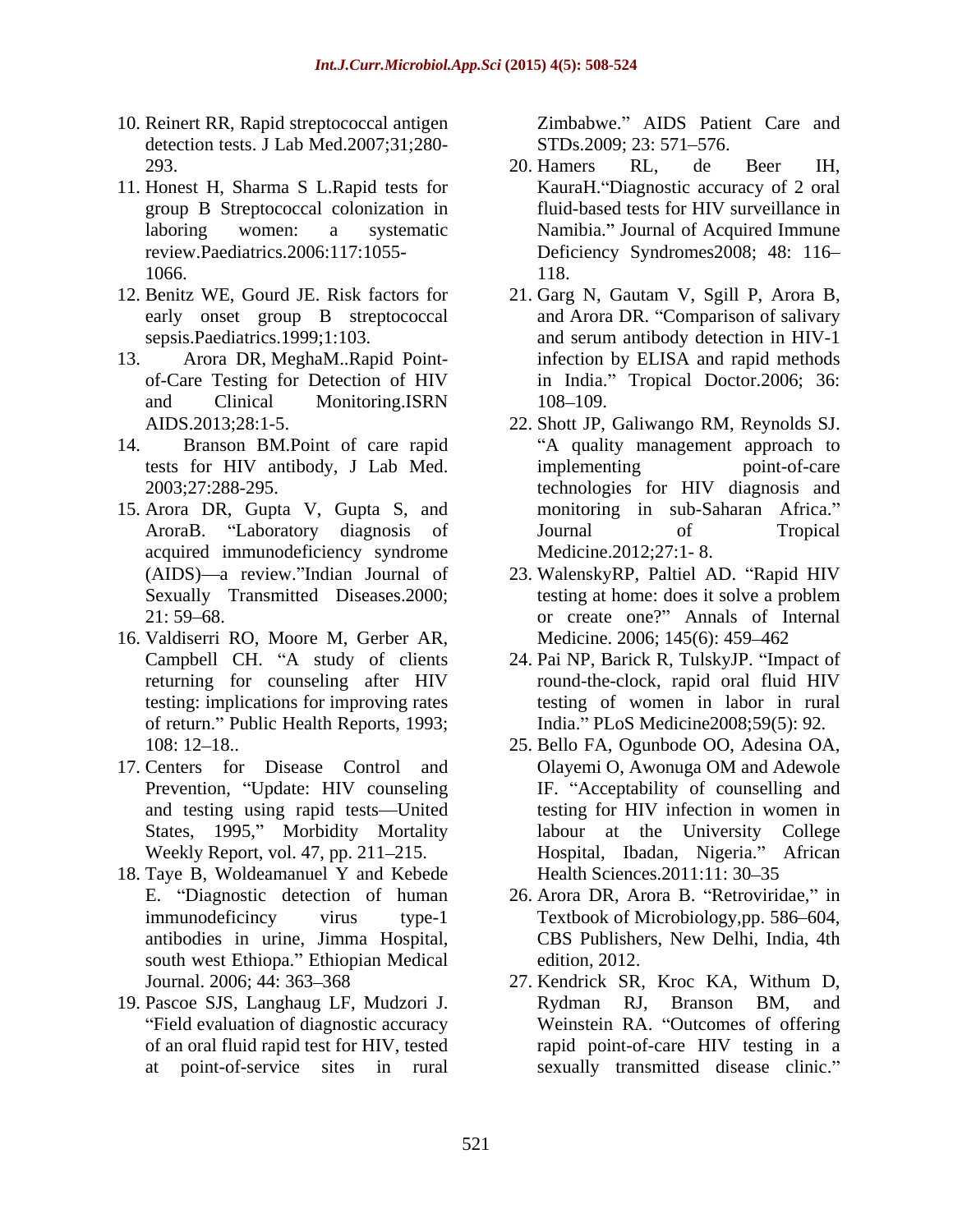Syndromes.2005; 389(2): 142-146.

- still a low HIV prevalence state."
- 29. Kagulire SC, Opendi P, Stamper PD.
- 30. Arora DR, Gautam V, Sethi S, and hospital in India," International Journal of STD and AIDS.2004; 15: 178-182.
- WorldHealth Organ. 1995; **73** (5): 643
- 32. Wongrishanalai C, Barcus MJ, Update of practice guidelines for the tools:microscopy and rapid diagnostic
- the OptiMALmalaria antigen capture
- 34. Moody AH, Chiodini PL. Non antigen detection.Br J Biomed Sci2002;
- 

Journal of Acquired Immune Deficiency diagnosis inAfrica. Trans R.Soc Trop Med Hyg2009;103(4): 333–7.

- 28. Arora DR, Gautam V, Gill PS, Arora B, 36. Blacksell SD, Newton PN, Bell D. The and Gupta V. Haryana state in India, Sexually Transmitted Infections.2004; immunochromatographic assays forthe 80(4): 325–326. diagnosis of acute dengue Field evaluation of five rapid  $(8)$ :1127–34. comparative accuracy of 8 commercialrapid diagnosis of acute dengue virusinfection. Clin Infect Dis 2006; 42  $(8):1127-34.$ 
	- diagnostic tests for screening of HIV-1 37. Tricou V, Vu HT, Quynh NV. infections in rural Rakai, Uganda." Comparison of two dengue NS1 rapid International Journal of STD and AIDS. testsfor sensitivity, specificity and 2011; 2299(6): 308 309. relationshiptoviraemia and antibody Arora B. "A 16-year study of HIV 142. responses.BMC Infect Dis 2010; 10: 142.
	- seroprevalence and HIV-related 38. HoffkenG,Lorenz J.S3 -Leiliniezu diseases in a teaching tertiary care ambulant erworbenerpneumonie and 38. HoffkenG,Lorenz J.S3 Leiliniezu tietenAtemwegsin-fektionen. Pneumologie.2005;59:612-664.
- 31. Uguen C, Rabodonirina M, De Pina JJ. 39. BarlettJG,Dowell SF, Mandell LA. ParaSight-F rapid manual diagnostic Practical guidelines for the management testof *Plasmodium falciparum*. Bull of community acquired pneumonia in adults. Clin Infect Dis.2000;31:347-382.
	- 9. 40. MandellLA, BarlettJG,Dowell SF. MuthS,Sutamihardja A, Wernsdorfer management of community acquired WH.A review of malaria diagnostic pneumonia in immunocompetant adults. Clin Infect Dis.2003;37:1405-1433.
- test.Am J Trop Med Hyg.2007; **77** (6 Suppl):119–27. CarratelaJ.Contribution of a urinary 33. Moody A, Hunt-Cooke A, antignassayto the early diagnosis of GabbettE,Chiodini P. Performance of pneumococcal pneumonia. Clin Infect 41. RosonB, Fernandez S, Dis.2004; 38:222-226.
	- dipstick formalaria diagnosis and 42. ReinertRR.Rapidstreptococca antigen treatmentmonitoring at the Hospital for detection tests. J Lab Med.2007;31:280- TropicalDiseases, London. Br J 293.
	- Haematol.2000;109 (4): 891–4. 43. Schweiger B. Influnza rapid tests: microscopicmethod of malaria Med.2006;30:219-225. 43. SchweigerB. Influnza rapid tests: advantages&limitations.J Lab Med.2006;30:219-225.
	- diagnosis usingOptiMAL IT, a second- 44. Friedewald S, Finke EJ, DoblerG.Near generation dipstickfor malaria pLDH patient testing in xceptional situations. JLab Med.2006;30:211-218
- 59(4): 228–31. (45. Bautsch W. Anforderungen und 35. DrakeleyC, Reyburn H. Out with the old,diagnostic tests for malaria Laboruntersuchungen. DtschArztebl Int. 45. Bautsch W. Anforderungen und Bewertungen der Ergebuisse von 2009;106.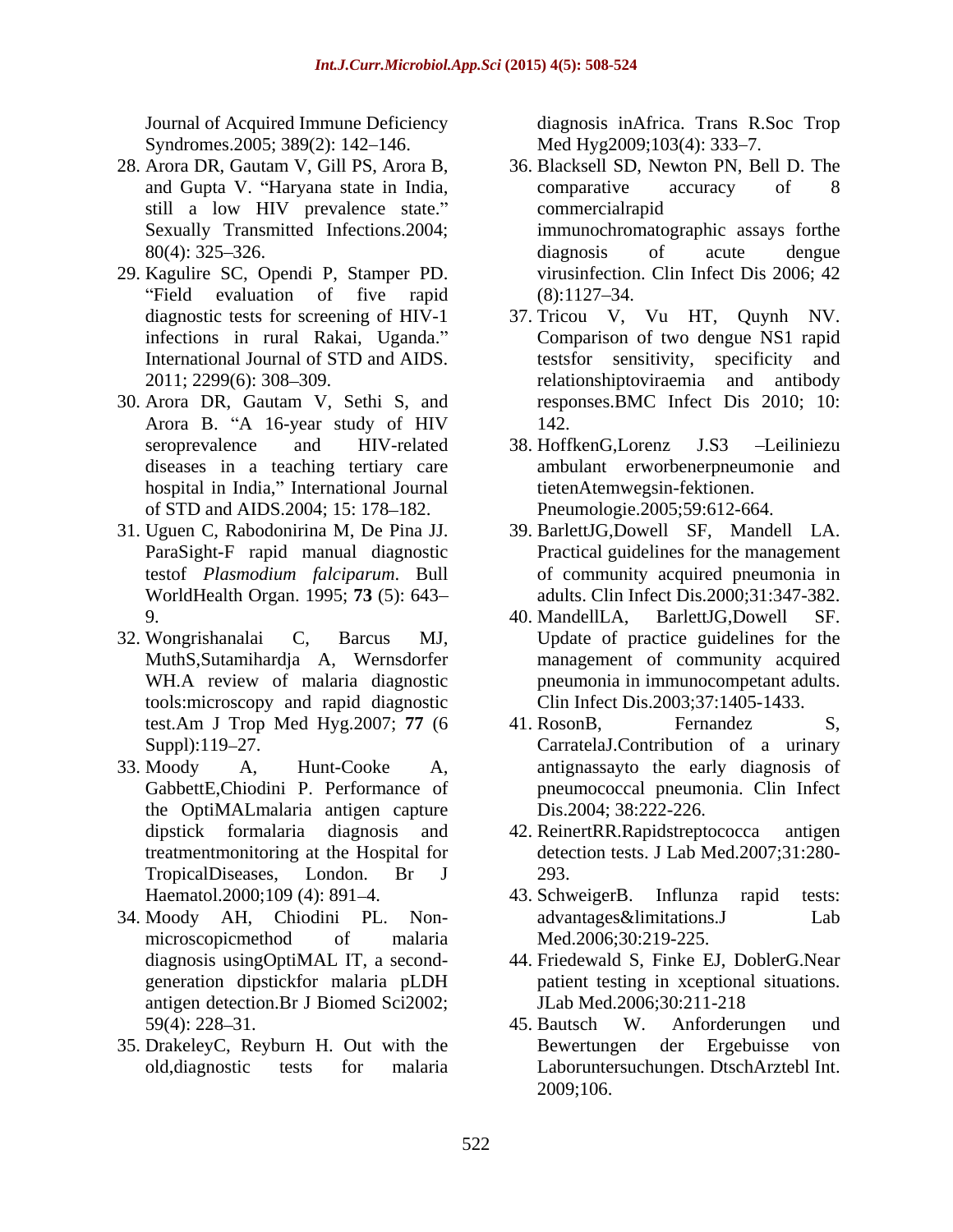- 46. Bührer-Sékula S, Smits detection of amplified HIV-1 RNA. HL,Gussenhoven GC. Simple and PLoS OE. 2012; 7(9): 45611. contactswith high risk of developing
- patientsaffected by leprosy. Trans R Soc
- TelesRBet al. The additional benefit of
- 49. 49.Peeling RW, Mabey, D. Point-of-
- 50. 50VolberdingPA,Deeks SG., 60. Molyneaux DH. Filaria control
- 51. Moore D, Awor A, Downing R.
- 52. accurately identify HIV-infected adults human Plasmodiumspecies and
- 53. Mtapuri-Zinyowera M, Chideme M, MangwanyaD., "Evaluation of the Syndromes.  $2010$ ;  $55(1)$  1–7. 60–3.
- in primary healthcare clinics using Parasitol2004;
- 55. Rohrman BA, Leautaud V, Molyneux E. "A lateral flow assay for quantitative

- fastlateral flow test for classification of 56. Arora DR, Gautam V, Gill PS. "Recent leprosypatients and identification of advances in antiretroviral therapy in leprosy.J ClinMicrobiol2003; 41(5): Medical Association. 2010; 108(10):  $1991 - 5.$  29 - 34. HIV infection." Journal of the Indian  $29 - 34.$
- 47. Da Silva RC, Lyon S, Lyon AC. 57. 56.MooreCC, Jacob ST., Pinkerton R. Correlation between ELISA and ML flowassays applied to 60 Brazilian mortality of severe sepsis in a Point-of-care lactate testing predicts predominantly
- Trop MedHyg2010; 104 (8): 546 50. 58. HIV type 1-infected patient population 48. Bührer-Sékula S, Illarramendi X, in Uganda." Clinical Infectious Diseases.2008; 46(2): 215–222.
	- the MLFlow test to classify leprosy 59. Yu J, Ge L, Huang J. "Microfluidic patients.Acta Trop 2009; 111 (2): 172–6 paper-based chemiluminescence care testsfor diagnosing infections in the determination of glucose and uric acid, developingworld. ClinMicrobiol Infect LAb on a Chip, vol. 11, pp. 1286–1291, 2010; 16(8):1062–9. 2011. paper-based chemiluminescence biosensor for simultaneous 2011.
	- Antiretroviral therapy and andelimination: diagnostic, monitoring management of HIV infection." The andsurveillance needs. Trans R Soc Lancet.2010; 376: 49–62. Trop Med Hyg2009; 103(4): 338–41. 60. Molyneaux DH. Filaria control andsurveillance needs. Trans R Soc
	- " $CD4$ (+) T cell count monitoring does PothikasikornJ, Chareonviriyaphap T. not Review on globalco-transmission of with virologic failure receiving WuchereriabancroftibyAnopheles antiretroviral therapy." Journal of mosquitoes. Infect Genet Evol2010; Acquired Immne Deficiency 10(2): 159–77. 61. Manguin S, Bangs MJ, PothikasikornJ, Chareonviriyaphap human Plasmodiumspecies and  $10(2)$ : 159–77.
	- Syndrome.2008.; 49: 477–484. 62. Chandrasena TGAN, Premaratna PIMA point-of-care CD4 analyzer in antigencard test to detect infection due VCT clinics in Zimbabwe." Journal of toWuchereriabancroftiin Sri Lanka. Acquired Immune Deficiency TransR Soc Trop Med Hyg2002; 96(1): 62. Chandrasena TGAN, Premaratna R,Abeyewickrema W, de Silva NR.Evaluation of the ICT whole-blood  $60 - 3$ .
- 54. Jani IV, Sitoe NE, ChongoPL. 63. Melrose WD, Durrheim DD, Burgess Accurate CD4 T-cell enumeration and GW.Update on immunological tests antiretroviral drug toxicity monitoring forlymphatic filariasis. Trends Parasitol2004;
	- point-of-are. AIDS.2011.; 25(6): 807 64. DuBois D, Ray VG, Nelson B, Peacock 812. **IB.** Rapid diagnosis of group A strep JB. Rapid diagnosis of group A strep pharyngitis in the emergency